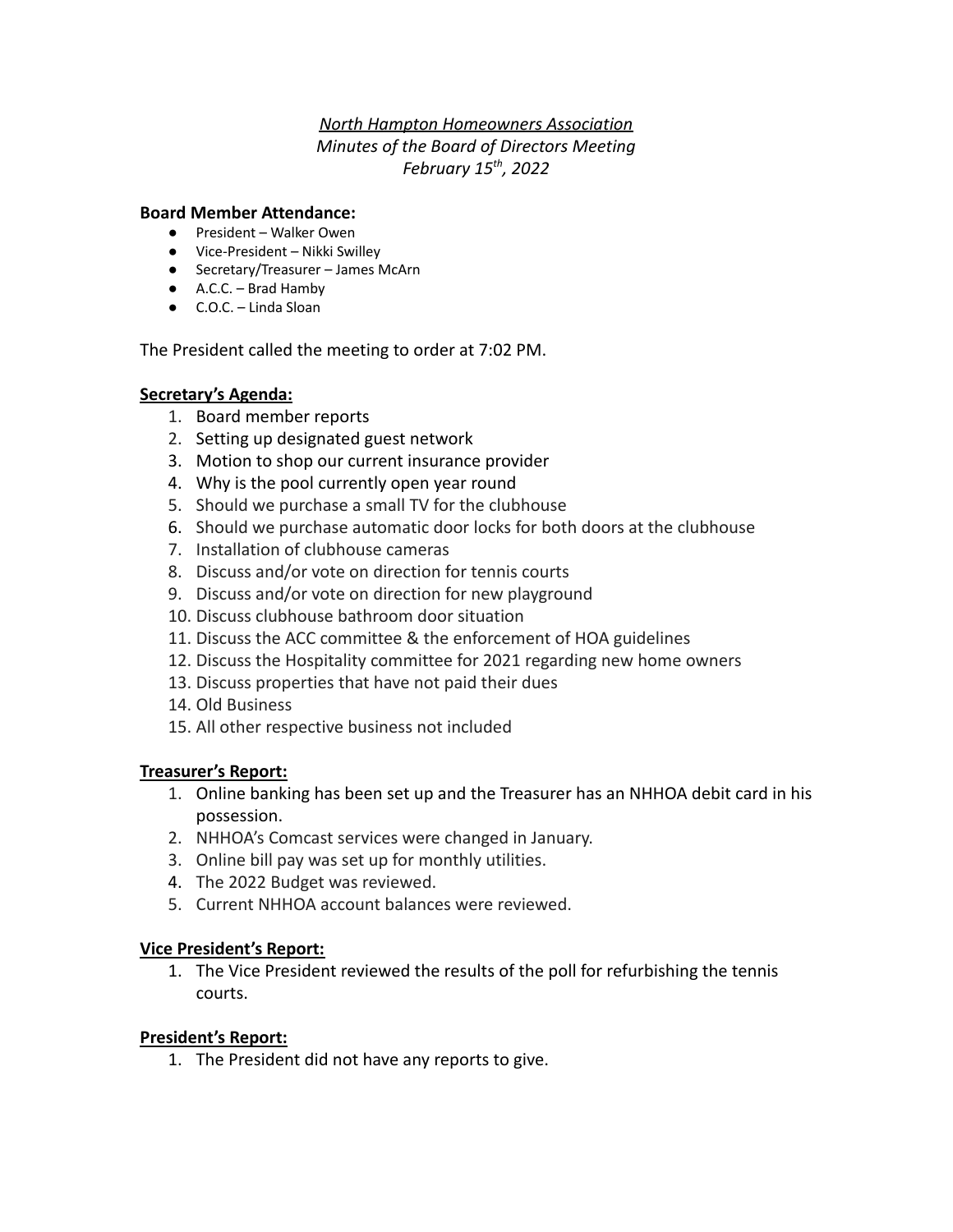# **Architectural Committee Chair Reports:**

- 1. The A.C.C. Chair reviewed the letters that will be sent out for HOA violations.
	- a. Warning letters will be sent at first sight of violation.
	- b. Residents have 30 days to correct the violation, or face a \$100 fine.
	- c. After the 30 days is up, a \$100 (compounding) fine will then be given every 7 days until the violation is corrected.
	- d. Liens will be filed against all properties owing outstanding unpaid fines.
	- e. The A.C.C. board will begin meeting monthly starting in March.
	- f. No resident is allowed to park on the street overnight. The process for warnings and fines will be the same for all residents who violate this.

# **Community Outreach Committee Chair Reports:**

- 1. The C.O.C. Chair reviewed options for community outreach.
	- a. New homeowners will be welcomed into the community with a gift basket not to exceed \$40.
	- b. C.O.C. committee will begin planning a cookout for the opening weekend of pool season in May.
	- c. C.O.C. chair will post an invitation on Facebook for volunteers to join the Community Outreach Committee.

## **Governing Documents Committee Chair Reports:**

- 1. This chair remains open.
- 2. No reports at this time.

## **Amenities Committee Chair Reports:**

- 1. This chair remains open.
- 2. No reports at this time.

# **Old Business (not included in above reports):**

- 1. We need to get quotes to replace the broken landscape lighting.
	- a. This was not discussed at the 2/15/22 meeting.
- 2. Discussed the status of the tennis courts:
	- a. Upon reviewing the results of the poll that the Vice President sent out, there was an overwhelming agreement to remove the tennis courts and repurpose that space to something else.
	- b. James will reach out to NHHOA's attorney to verify that there is nothing in the covenants that would have precedent on removing the tennis courts.
	- c. Board will continue reviewing options for the repurpose of the tennis courts into something new.
	- d. Suggestions thus far have been; basketball courts, splash pad, larger pool, dog park, larger playground, pavilion area with picnic tables, half tennis half basketball courts.
- 3. Discussed the status of the playground:
	- a. Board agreed that the neighborhood needs a new playground. Board will begin researching options.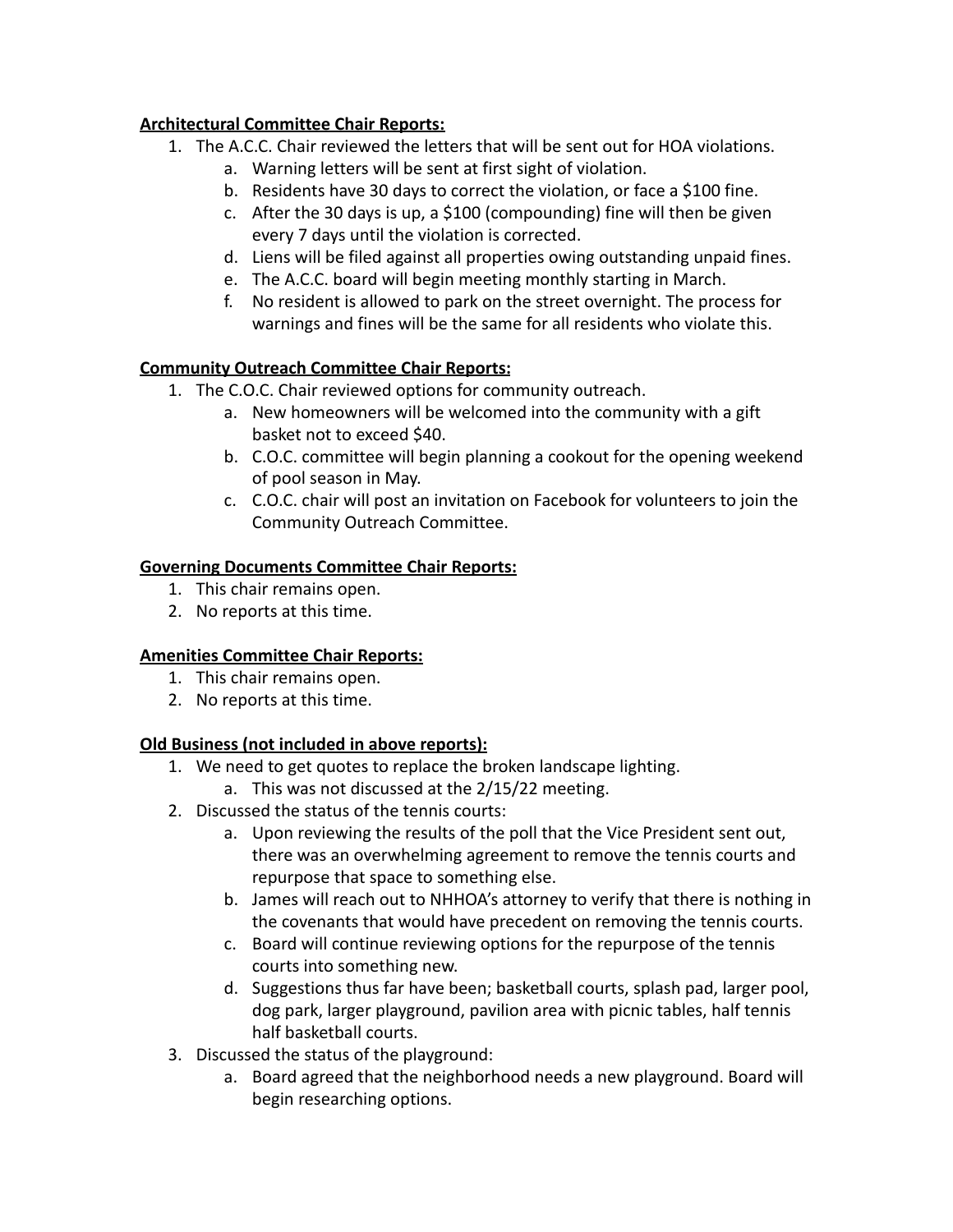- b. Discussed a total of \$10,000 be budgeted for the new playground. This included labor to assemble, as well as preparing the ground and padding before assembly.
- c. Board will vote at the next meeting, after receiving bids to complete the iob.
- 4. Discussed the bathroom door renovations:
	- a. Board agreed to move forward with the bathroom door renovations.
	- b. Board agreed to go with steel doors on steel frames.
	- c. The budget for this is "roughly" \$1,400 per door plus labor.
	- d. There was a motion to proceed with the renovations with the above mentioned understandings. The motion was seconded and passed without objection.
	- e. Good Measure Inc. will handle the purchase and installation.

## **New Business:**

- 1. James motioned to purchase a designated guest wifi router for the clubhouse. This motion was seconded and passed without objection.
- 2. James motioned to "shop" NHHOA's current insurance provider. There was a discussion that "shopping" the insurance is fine, but perhaps waiting until the claim against NHHOA is settled before switching insurance providers. A homeowner present brought up that the claim would still be paid out even if we go ahead with switching providers, due to the fact that we had coverage with the current company at the time of the claim. This motion was not voted on at this time.
- 3. There was a discussion as to why the pool is currently being maintained year-round. The treasure made objections to keeping the pool open the entire year, due to the cost of maintenance in the "off-season". After discussion, it was decided that the best course of action is to continue with the status quo.
- 4. There was a discussion on purchasing a small tv for the clubhouse for presentations and for clubhouse reservations. The board agreed to NOT purchase a tv for the clubhouse at this time.
- 5. James motioned to purchase a door lock for the clubhouse that will have a pin code that can be assigned to anyone needing access to the clubhouse. This motion was seconded and passed without objection.
- 6. The board discussed the installation of the remaining 3 clubhouse cameras. There was an agreement to move forward with Good Measure Inc. installing the remaining cameras.
- 7. James motioned to move the budgeted Management Company \$500 line item to the Clubhouse repair budget. This motion was seconded and passed without objection.
- 8. Walker motioned to hire an attorney to begin civil litigation and foreclosures against homes owing outstanding unpaid HOA dues. This motion was seconded and passed without objection.
- 9. James motioned to begin giving all new homeowners a gift basket once they have moved in. Board agreed, and the C.O.C. will have a budget of \$40 per new